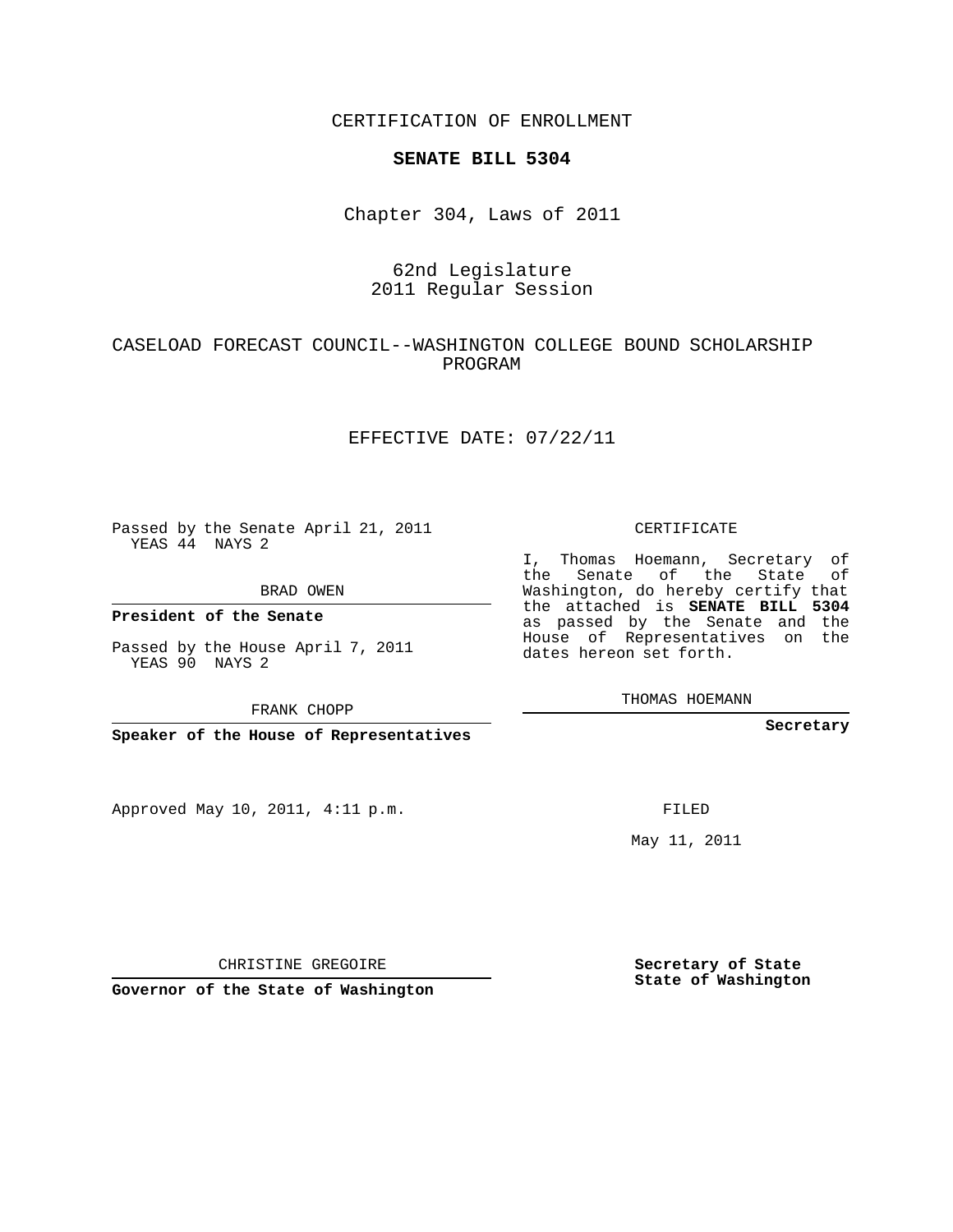# **SENATE BILL 5304** \_\_\_\_\_\_\_\_\_\_\_\_\_\_\_\_\_\_\_\_\_\_\_\_\_\_\_\_\_\_\_\_\_\_\_\_\_\_\_\_\_\_\_\_\_

\_\_\_\_\_\_\_\_\_\_\_\_\_\_\_\_\_\_\_\_\_\_\_\_\_\_\_\_\_\_\_\_\_\_\_\_\_\_\_\_\_\_\_\_\_

### AS AMENDED BY THE HOUSE

Passed Legislature - 2011 Regular Session

**State of Washington 62nd Legislature 2011 Regular Session By** Senators Kilmer, Brown, Rockefeller, Tom, Murray, McAuliffe, and Shin

Read first time 01/20/11. Referred to Committee on Ways & Means.

 AN ACT Relating to forecasting the caseloads of the state need grant program and the Washington college bound scholarship program; amending RCW 43.88C.010; and adding a new section to chapter 28B.118 RCW.

BE IT ENACTED BY THE LEGISLATURE OF THE STATE OF WASHINGTON:

 NEW SECTION. **Sec. 1.** A new section is added to chapter 28B.118 RCW to read as follows:

 The caseload forecast council shall estimate the anticipated caseload of the Washington college bound scholarship program and shall submit this forecast as specified in RCW 43.88C.020.

 **Sec. 2.** RCW 43.88C.010 and 2000 c 90 s 1 are each amended to read as follows:

 (1) The caseload forecast council is hereby created. The council shall consist of two individuals appointed by the governor and four individuals, one of whom is appointed by the chairperson of each of the two largest political caucuses in the senate and house of representatives. The chair of the council shall be selected from among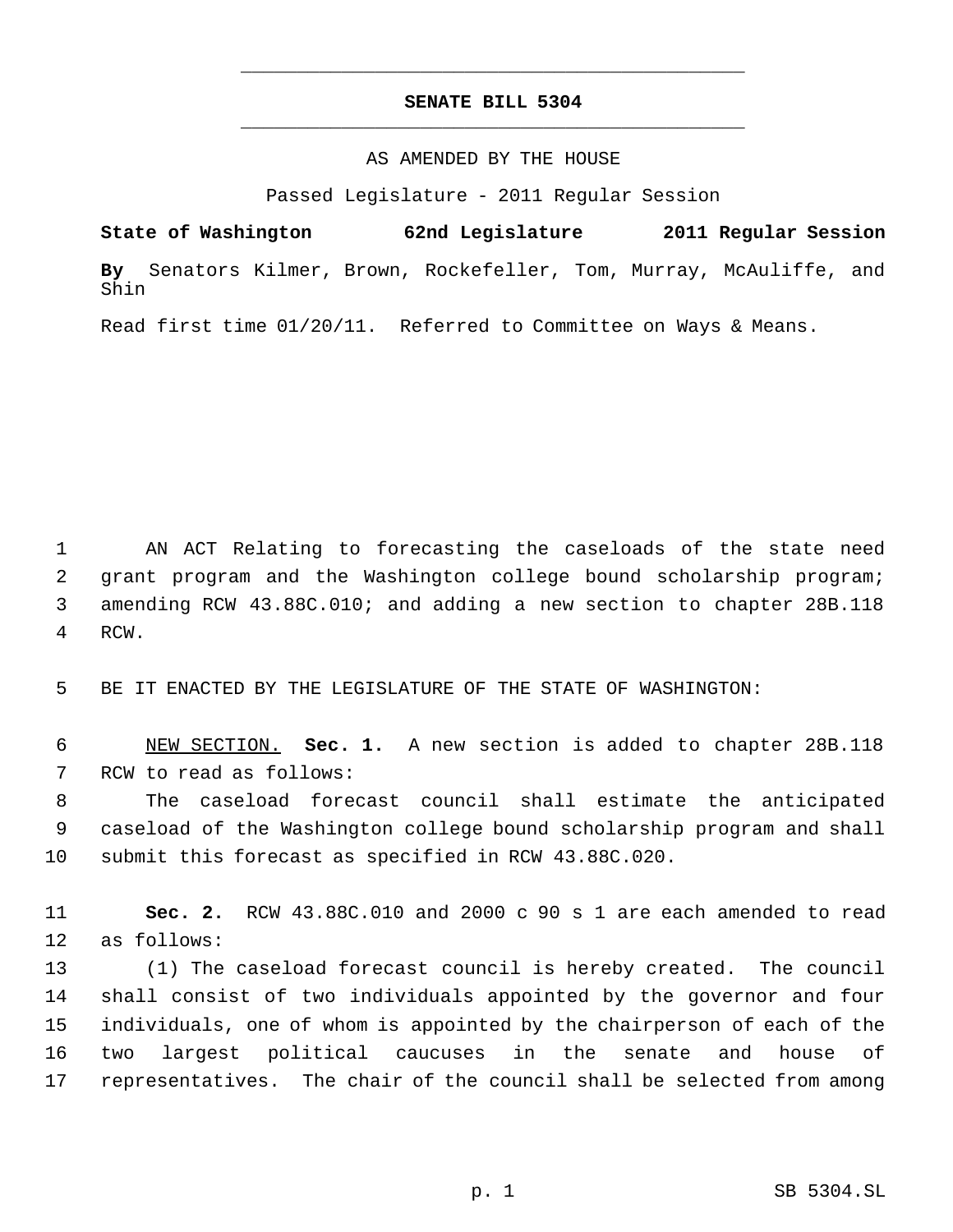the four caucus appointees. The council may select such other officers as the members deem necessary.

 (2) The council shall employ a caseload forecast supervisor to supervise the preparation of all caseload forecasts. As used in this chapter, "supervisor" means the caseload forecast supervisor.

 (3) Approval by an affirmative vote of at least five members of the council is required for any decisions regarding employment of the supervisor. Employment of the supervisor shall terminate after each term of three years. At the end of the first year of each three-year term the council shall consider extension of the supervisor's term by one year. The council may fix the compensation of the supervisor. The supervisor shall employ staff sufficient to accomplish the purposes of this section.

 (4) The caseload forecast council shall oversee the preparation of and approve, by an affirmative vote of at least four members, the official state caseload forecasts prepared under RCW 43.88C.020. If the council is unable to approve a forecast before a date required in RCW 43.88C.020, the supervisor shall submit the forecast without approval and the forecast shall have the same effect as if approved by the council.

 (5) A council member who does not cast an affirmative vote for approval of the official caseload forecast may request, and the supervisor shall provide, an alternative forecast based on assumptions specified by the member.

 (6) Members of the caseload forecast council shall serve without additional compensation but shall be reimbursed for travel expenses in accordance with RCW 44.04.120 while attending sessions of the council or on official business authorized by the council. Nonlegislative members of the council shall be reimbursed for travel expenses in accordance with RCW 43.03.050 and 43.03.060.

31 (7) "Caseload," as used in this chapter, means:

 (a) The number of persons expected to meet entitlement requirements and require the services of public assistance programs, state correctional institutions, state correctional noninstitutional supervision, state institutions for juvenile offenders, the common school system, long-term care, medical assistance, foster care, and 37 adoption support<sub>i</sub>